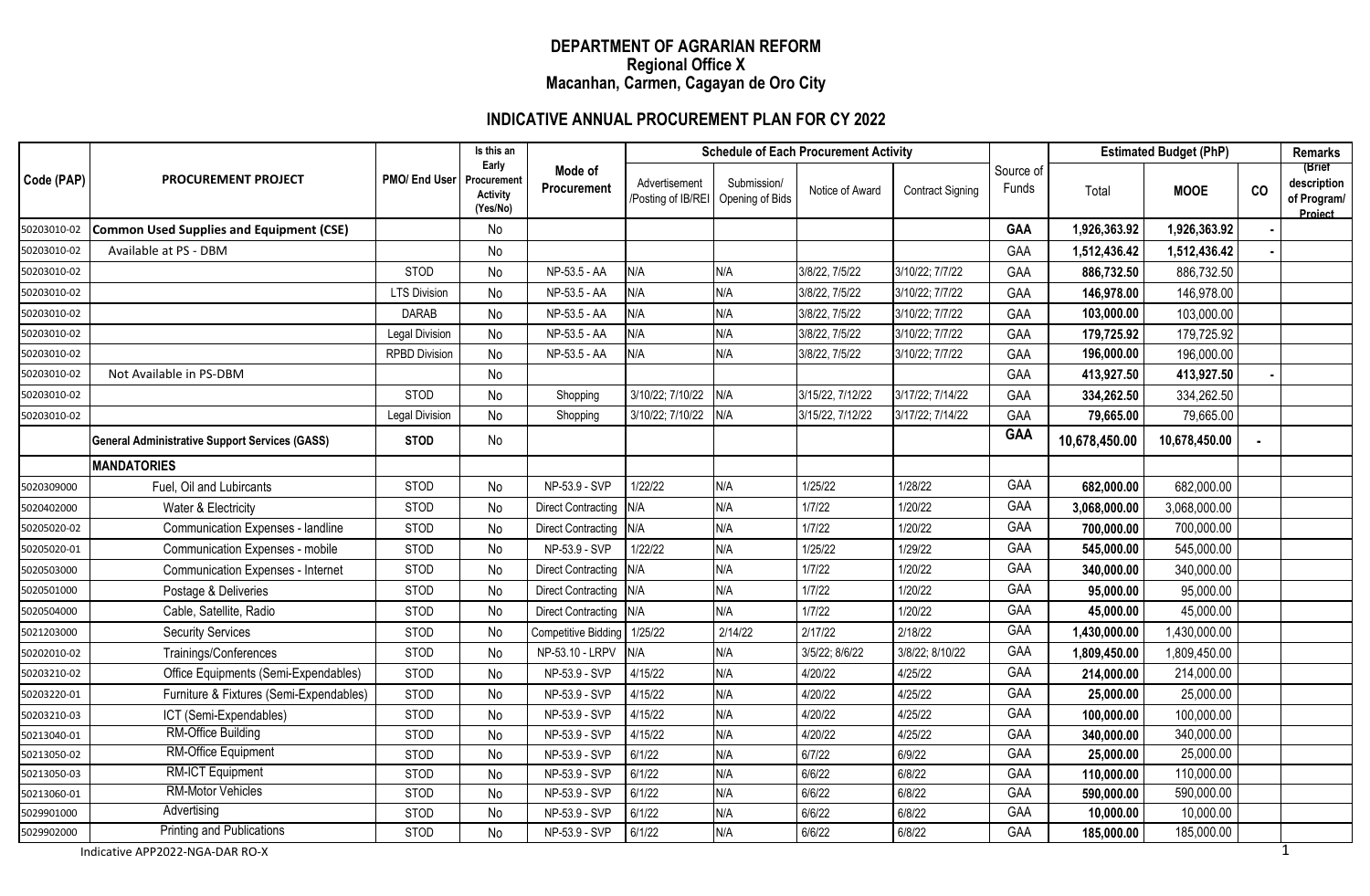### **DEPARTMENT OF AGRARIAN REFORM Regional Office X Macanhan, Carmen, Cagayan de Oro City**

## **INDICATIVE ANNUAL PROCUREMENT PLAN FOR CY 2022**

|             |                                             | PMO/ End User         | Is this an<br>Early<br>Procuremen<br><b>Activity</b><br>(Yes/No) | Mode of<br>Procurement    | <b>Schedule of Each Procurement Activity</b> |                                |                 |                         |                    | <b>Estimated Budget (PhP)</b> |              |    | <b>Remarks</b>                                  |
|-------------|---------------------------------------------|-----------------------|------------------------------------------------------------------|---------------------------|----------------------------------------------|--------------------------------|-----------------|-------------------------|--------------------|-------------------------------|--------------|----|-------------------------------------------------|
| Code (PAP)  | <b>PROCUREMENT PROJECT</b>                  |                       |                                                                  |                           | Advertisement<br>Posting of IB/REI           | Submission/<br>Opening of Bids | Notice of Award | <b>Contract Signing</b> | Source of<br>Funds | Total                         | <b>MOOE</b>  | CO | (Brief<br>description<br>of Program/<br>Project |
| 5029904000  | <b>Transportation &amp; Deliveries</b>      | <b>STOD</b>           | No                                                               | Direct Contracting N/A    |                                              | N/A                            | 1/8/22          | 1/20/22                 | GAA                | 350,000.00                    | 350,000.00   |    |                                                 |
| 50299070-04 | Subscription                                | STOD                  | No                                                               | Direct Contracting N/A    |                                              | N/A                            | 1/8/22          | 1/20/22                 | GAA                | 15,000.00                     | 15,000.00    |    |                                                 |
|             | <b>Land Tenure Services (LTS)</b>           | <b>LTS</b>            |                                                                  |                           |                                              |                                |                 |                         | <b>GAA</b>         | 642,888.00                    | 642,888.00   |    |                                                 |
| 50202010-02 | Trainings/Conferences/Assessment            | <b>LTS</b>            | No                                                               | NP-53.10-LRPV             | N/A                                          | N/A                            | 3/5/22; 8/6/22  | 3/8/22; 8/10/22         | GAA                | 518,888.00                    | 518,888.00   |    |                                                 |
| 50203210-02 | Office Equipments (Semi-Expendables)        | <b>LTS</b>            | No                                                               | NP-53.9 - SVP             | 4/16/22                                      | N/A                            | 4/20/22         | 4/23/22                 | GAA                | 24,000.00                     | 24,000.00    |    |                                                 |
| 50213040-01 | <b>RM-Office Building</b>                   | <b>LTS</b>            | No                                                               | NP-53.9 - SVP             | 5/16/22                                      | N/A                            | 5/20/22         | 5/24/22                 | GAA                | 30,000.00                     | 30,000.00    |    |                                                 |
| 50213050-02 | RM-Office Equipment                         | <b>STOD</b>           | No                                                               | NP-53.9 - SVP             | 6/1/22                                       | N/A                            | 6/7/22          | 6/9/22                  | GAA                | 10,000.00                     | 10,000.00    |    |                                                 |
| 50205020-02 | <b>Communication Expenses</b>               | <b>LTS</b>            | No                                                               | NP-53.9 - SVP             | 1/22/22                                      | N/A                            | 1/25/22         | 1/29/22                 | GAA                | 60,000.00                     | 60,000.00    |    |                                                 |
|             | Agrarian Legal Services (ALS)- Adjudication | <b>DARAB</b>          |                                                                  |                           |                                              |                                |                 |                         | <b>GAA</b>         | 1,049,000.00                  | 1,049,000.00 |    |                                                 |
| 50202010-02 | Trainings/Conferences/Assessment            | <b>DARAB</b>          | No                                                               | NP-53.10-LRPV             | N/A                                          | N/A                            | 3/5/22; 8/6/22  | 3/8/22; 8/10/22         | GAA                | 400,000.00                    | 400,000.00   |    |                                                 |
| 50213060-01 | <b>RM-Motor Vehicles</b>                    | <b>DARAB</b>          | No                                                               | NP-53.9 - SVP             | 6/1/22                                       | N/A                            | 6/7/22          | 6/9/22                  | GAA                | 100,000.00                    | 100,000.00   |    |                                                 |
| 50213040-01 | <b>RM-Office Building</b>                   | <b>DARAB</b>          | No                                                               | NP-53.9 - SVP             | 5/16/22                                      | N/A                            | 5/20/22         | 5/23/22                 | GAA                | 50,000.00                     | 50,000.00    |    |                                                 |
| 50213050-02 | RM-Office Equipment                         | <b>DARAB</b>          | No                                                               | NP-53.9 - SVP             | 5/16/22                                      | N/A                            | 5/20/22         | 5/23/22                 | GAA                | 50,000.00                     | 50,000.00    |    |                                                 |
| 50205020-01 | Communication Expenses - mobile             | DARAB                 | No                                                               | NP-53.9 - SVP             | 1/22/22                                      | N/A                            | 1/25/22         | 1/29/22                 | GAA                | 120,000.00                    | 120,000.00   |    |                                                 |
| 50299050-03 | Rent/Van                                    | <b>DARAB</b>          | No                                                               | NP-53.9 - SVP             | 5/16/22                                      | N/A                            | 5/20/22         | 5/23/22                 | GAA                | 5,000.00                      | 5,000.00     |    |                                                 |
| 5020501000  | Postage & Courrier Services                 | <b>DARAB</b>          | No                                                               | Direct Contracting N/A    |                                              | N/A                            | 1/8/22          | 1/20/22                 | GAA                | 15,000.00                     | 15,000.00    |    |                                                 |
| 5020503000  | Internet & Cable                            | <b>DARAB</b>          | No                                                               | Direct Contracting N/A    |                                              | N/A                            | 1/8/22          | 1/20/22                 | GAA                | 66,000.00                     | 66,000.00    |    |                                                 |
| 5029904000  | <b>Transportation &amp; Delivery</b>        | <b>DARAB</b>          | No                                                               | Direct Contracting N/A    |                                              | N/A                            | 1/8/22          | 1/20/22                 | GAA                | 5,000.00                      | 5,000.00     |    |                                                 |
| 5020309000  | Fuel, Oil & Lubricants                      | <b>DARAB</b>          | No                                                               | NP-53.9 - SVP             | 1/22/22                                      | N/A                            | 1/8/22          | 1/20/22                 | GAA                | 100,000.00                    | 100,000.00   |    |                                                 |
| 5021003000  | Extraordinary & Miscellaneous Expenses      | <b>DARAB</b>          | No                                                               | NP-53.9 - SVP             | 1/22/22                                      | N/A                            | 1/8/22          | 1/20/22                 | GAA                | 138,000.00                    | 138,000.00   |    |                                                 |
|             | Agrarian Legal Services (ALS)- Legal        | <b>Legal Division</b> |                                                                  |                           |                                              |                                |                 |                         | <b>GAA</b>         | 956,000.00                    | 956,000.00   |    |                                                 |
| 50202010-02 | Trainings/Conferences/Assessment            | <b>Legal Division</b> | No                                                               | NP-53.10-LRPV             | N/A                                          | N/A                            | 3/5/22; 8/6/22  | 3/8/22; 8/10/22         | GAA                | 555,000.00                    | 555,000.00   |    |                                                 |
| 50213040-01 | RM-Office Building                          | <b>Legal Division</b> | No                                                               | NP-53.9 - SVP             | 5/16/22                                      | N/A                            | 5/20/22         | 5/23/22                 | GAA                | 48,000.00                     | 48,000.00    |    |                                                 |
| 50213050-03 | RM-ICT Equipment                            | Legal Division        | No                                                               | NP-53.9 - SVP             | 6/1/22                                       | N/A                            | 6/7/22          | 6/9/22                  | GAA                | 40,000.00                     | 40,000.00    |    |                                                 |
| 50213060-01 | <b>RM-Motor Vehicles</b>                    | Legal Division        | No                                                               | NP-53.9 - SVP             | 6/1/22                                       | N/A                            | 6/7/22          | 6/9/22                  | GAA                | 14,000.00                     | 14,000.00    |    |                                                 |
| 5029904000  | <b>Transportation &amp; Delivery</b>        | Legal Division        | No                                                               | NP-53.9 - SVP             | 6/1/22                                       | N/A                            | 6/7/22          | 6/9/22                  | GAA                | 40,000.00                     | 40,000.00    |    |                                                 |
| 5029902000  | <b>Printing and Publications</b>            | Legal Division        | No                                                               | NP-53.9 - SVP             | 6/1/22                                       | N/A                            | 6/7/22          | 6/9/22                  | GAA                | 20,000.00                     | 20,000.00    |    |                                                 |
| 5020501000  | Postage & Deliveries                        | <b>Legal Division</b> | No                                                               | <b>Direct Contracting</b> | N/A                                          | N/A                            | 1/8/22          | 1/20/22                 | GAA                | 60,000.00                     | 60,000.00    |    |                                                 |
| 50299050-03 | Van rental                                  | Legal Division        | No                                                               | NP-53.9 - SVP             | 1/22/22                                      | N/A                            | 1/25/22         | 1/29/22                 | GAA                | 50,000.00                     | 50,000.00    |    |                                                 |
| 50205020-01 | Communication - mobile                      | <b>Legal Division</b> | No                                                               | NP-53.9 - SVP             | 1/22/22                                      | N/A                            | 1/25/22         | 1/29/22                 | GAA                | 54,000.00                     | 54,000.00    |    |                                                 |
|             | Indicative APP2022-NGA-DAR RO-X             |                       |                                                                  |                           |                                              |                                |                 |                         |                    |                               |              |    | $\overline{2}$                                  |